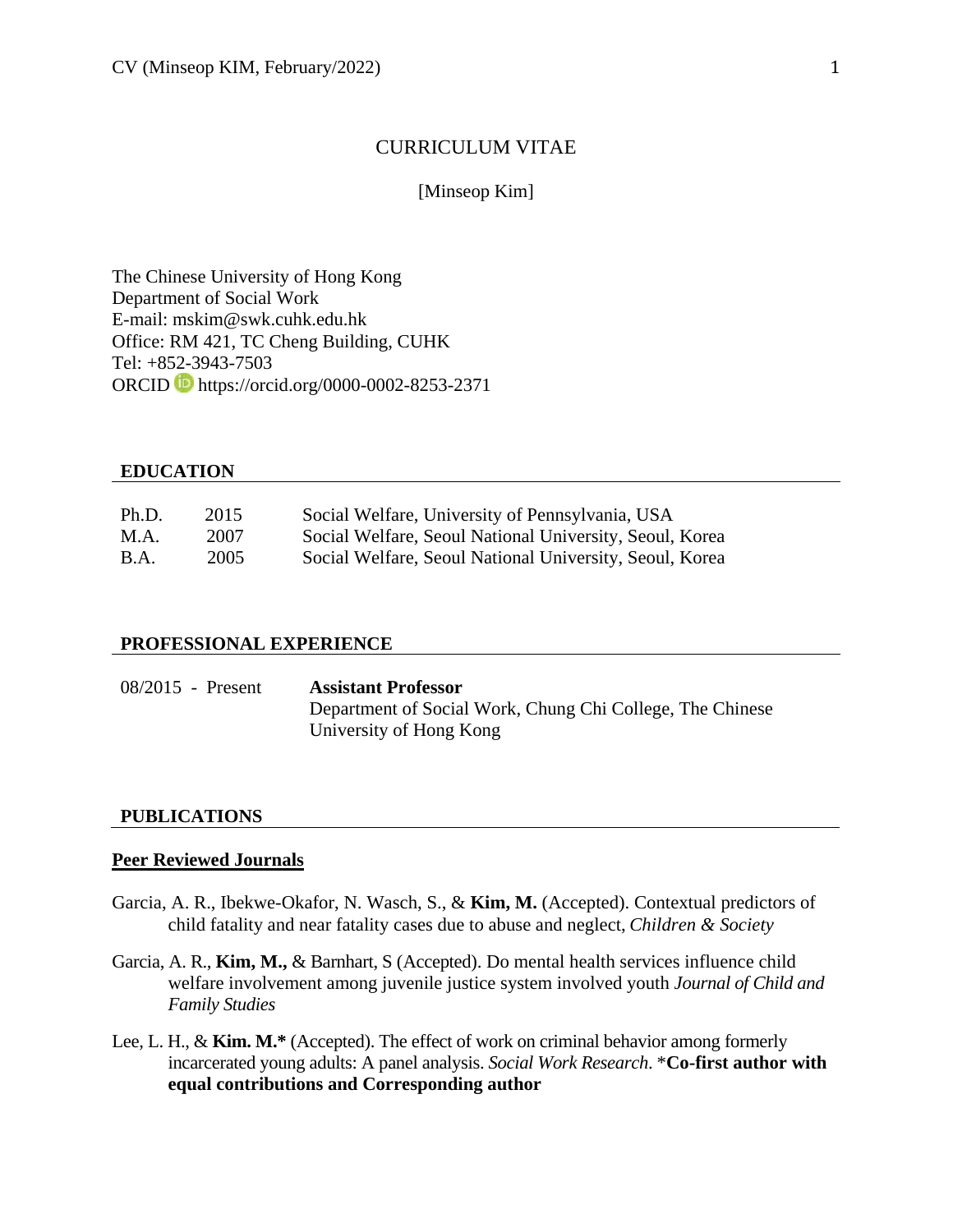- **Kim, M**., Barnhart, S., Garcia, A. R, Jung, N., & Wu, C. (2021). Change in mental health service use over a decade: Evidence from two cohorts of youth involved in the child welfare system, *Child and Adolescent Social Work Journal*
- **Kim, M**., Garcia, A. R, & Lee, L. H. (2021). Dual system youth: Subsequent system re-entry after receiving mental health services, *Children and Youth Services Review, 127*, 106104
- Jung, N., & **Kim, M.\*** (2021). Assessing work-family conflict experienced by Chinese parents of young children: Validation of the Chinese version of the Work and Family Conflict Scale, *Child Psychiatry & Human Development* \***Co-first author with equal contributions and Corresponding author**
- **Kim, M.** (2021). Parental nonstandard work schedules and child development: Evidence from dual-earner families in Hong Kong*. International Journal of Environmental Research and Public Health, 18*(10), 5167
- Garcia, A. R., **Kim. M.** Myers, C., & Trinh, X, (2021). Do implementation contexts for the Positive Parenting Program improve child and parental well-being? *Journal of Social Work, 21*(6), 1512–1532.
- **Kim, M.,** Garcia, A. R., Jung, N., & Barnhart, S. (2020). Rates and predictors of mental health service use among dual system youth. *Children and Youth Services Review, 114*, 105024.
- **Kim, M**. (2020). Who works nonstandard schedules voluntarily? The role of having children. *Journal of Family Studies*, Online First Publication.
- **Kim, M.** (2020). Exploring factors influencing social workers' attitudes toward evidence-based practice: A Chinese study. *International Social Work,* Online First Publication.
- Garcia, A. R., Morones, S., DeNard, C. Ohene, S. & **Kim. M.** (2020). "It starts from the top": Caseworker, supervisors, and Triple P providers perceptions of implementation processes and contexts. *Human Service Organizations: Management, Leadership, & Governance, 44*(3), 266-293.
- **Kim, M**. (2019). Assessing attitudes towards evidence-based practice among social workers in Hong Kong. *Journal of Social Work*, *19*(6). 769–778
- Lalayants, M., **Kim, M**., Prince, J. D. (2018). Psychiatric hospitalization among adolescents. *Journal of Behavioral Health Services & Research, 45*(2), 292-299
- **Kim, M.**, Garcia, A. R., Yang, S., & Jung N. (2018). Area-socioeconomic disparities in mental health service use among children involved in the child welfare system. *Child Abuse & Neglect*, *82*, 59-71.
- Garcia, A. R., **Kim, M**., Palinkas, L. A., Snowden, L., & Landsverk, J. (2016). Socio-contextual determinants of research evidence use in public-youth systems of care. *Administration and Policy in Mental Health and Mental Health Services Research, 43(* 4), 569-578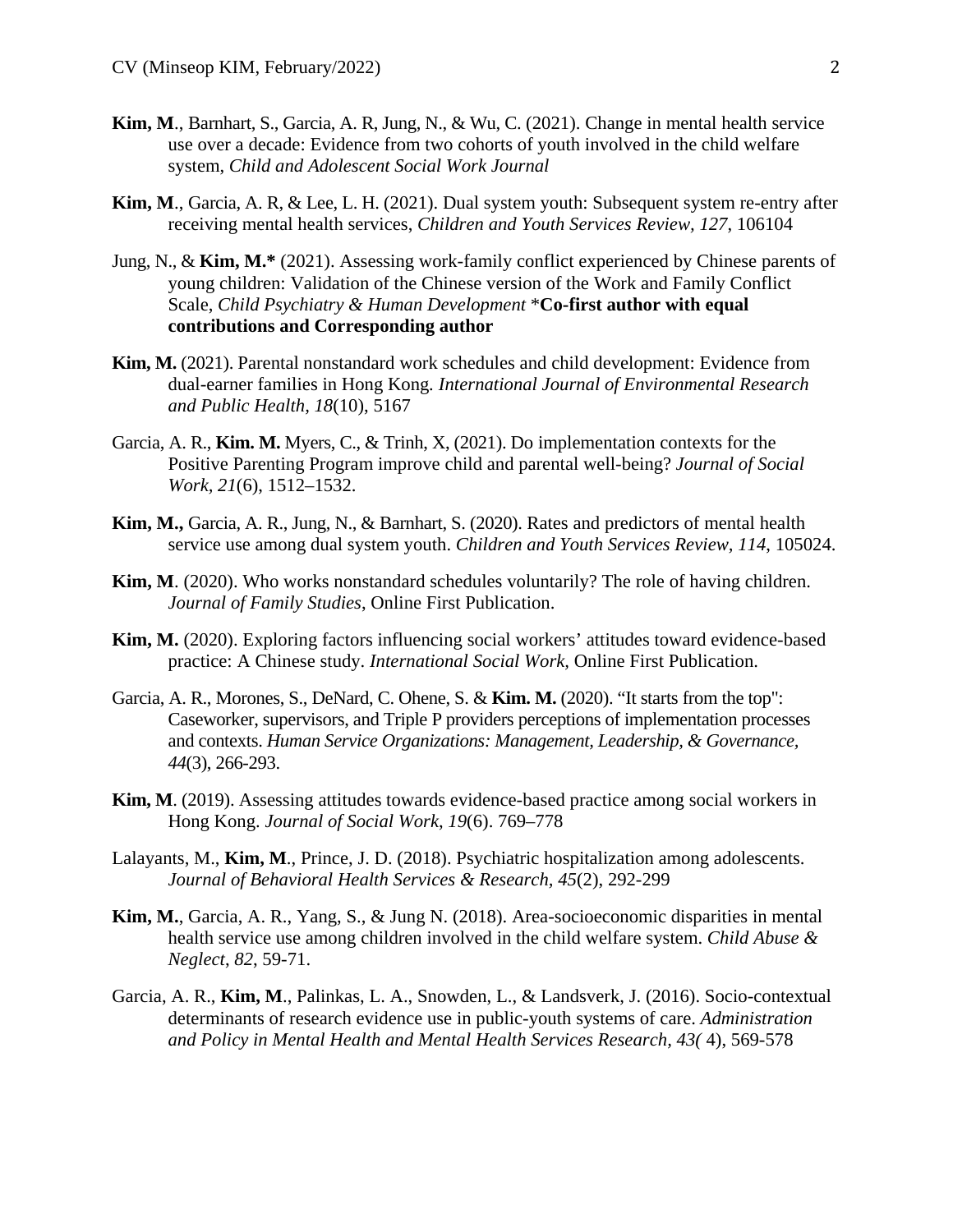- **Kim, M**., & Garcia, A. R. (2016). Measuring racial/ethnic disparities in mental health service use among children referred to the child welfare system. *Child Maltreatment, 21*(3), 218- 227
- Garcia, A. R., **Kim, M**., & DeNard, C. (2016). Context matters: The state of racial disparities in mental health services among youth reported to child welfare in 1999 and 2009. *Children and Youth Services Review, 66*, 101-108.
- **Kim, M.,** Ali, S., & Kim, H. (2016). Parental nonstandard work schedules, parent-child communication, and adolescent substance use. *Journal of Family Issues*. *37*(4), 466-493
- Garcia, A. R., Greeson, J. K. P., **Kim, M**., Thompson, A., & DeNard, C. (2015). From placement to prison revisited: Do mental health services disrupt the delinquency pipeline among Latino, African American and Caucasian youth in the child welfare system?. *Journal of Adolescence, 45,* 263-273
- Greeson, J. K. P., Garcia, A. R., **Kim, M.**, Thompson, A. E., & Courtney, M. E. (2015). Development & maintenance of social support among aged out foster youth who received Independent Living Services: Results from the Multi-Site Evaluation of Foster Youth Programs. *Children and Youth Services Review, 53*, 1-9
- Garcia, A. R., O'Brien, K., **Kim, M**., Pecora, P. J., Harachi, T., & Aisenberg, E. (2015). Adverse childhood experiences and poor mental health outcomes among racially diverse foster care alumni: Impact of agency response. *Journal of Child and Family Studies. 24*(11). 3293-3305
- Greeson, J. K. P., Garcia, A. R., **Kim, M.** & Courtney, M. E. (2015). Foster youth & social support: The first RCT of independent living services. *Research on Social Work Practice, 25*(3), 349-357.
- Garcia, A. R., O'Reilly, A. L**.,** Matone, M., **Kim, M.,** Long, J., & Rubin, D. (2015). The influence of caregiver depression on children in non-relative foster care versus kinship care placements. *Maternal and Child Health Journal, 19*(3), 459-467
- Byrne, T., Metraux, S., **Kim, M.,** Culhane, D. P., Moreno, M., Toros, H., & Stevens, M. (2014). Public assistance receipt among older youth exiting foster care. *Children and Youth Services Review, 44,* 307-316*.*
- Evans-Chase, M., **Kim, M**., & Zhou, H. (2013). Risk-taking and self-regulation: A systematic review of the analysis of delinquency outcomes in the juvenile justice intervention literature 1996-2009. *Criminal Justice & Behavior, 40*(6), 608-628.
- **Kim, M.** & Song, C. (2007). A study on job retention probability of the workers with physical disabilities. *Disability & Employment*, *17*(2), 137-162. (in Korean)

## **Others**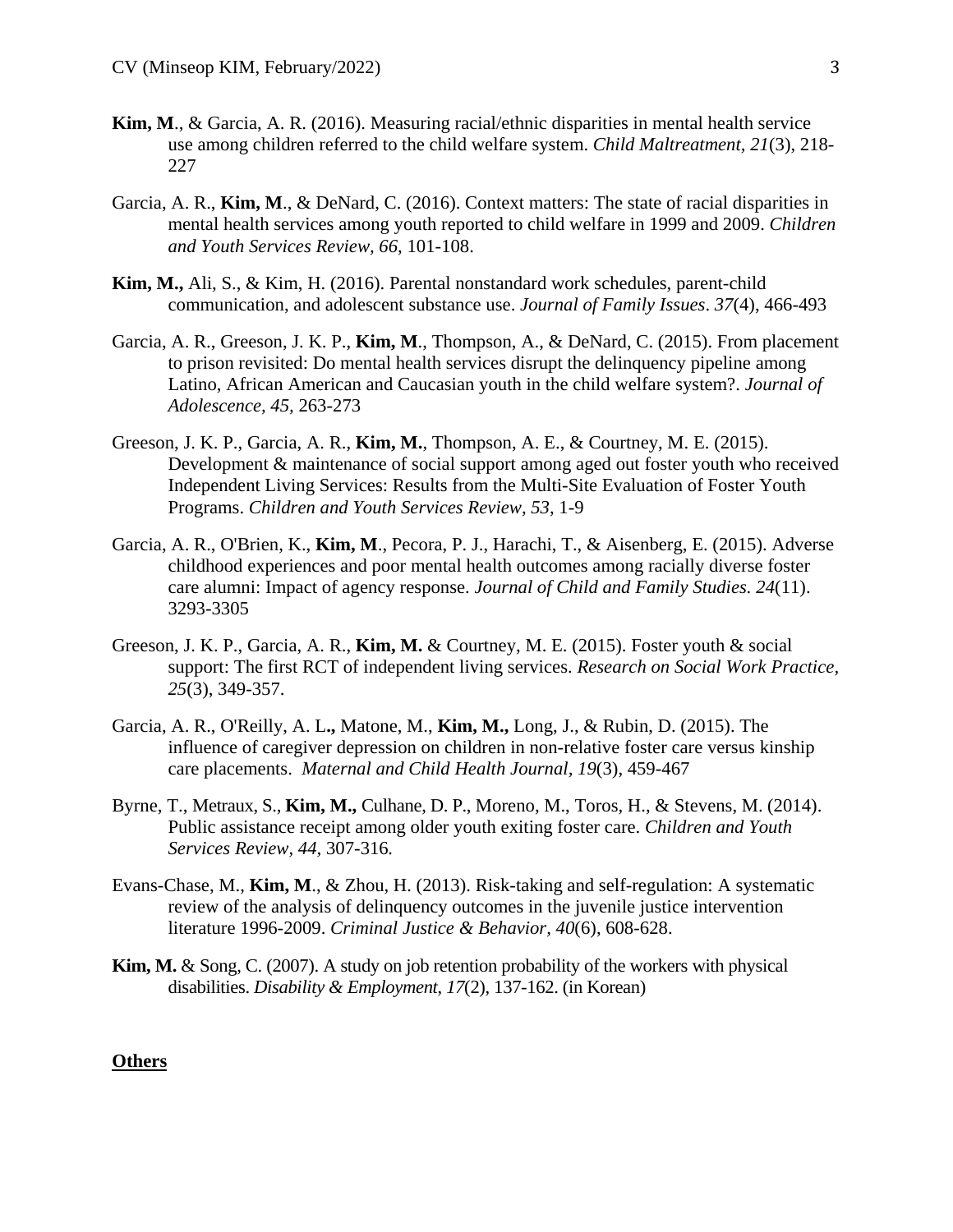- Garcia, A. R., **Kim, M**., Palinkas, L. A., Snowden, L., & Landsverk, J. (2016). Socio-contextual Determinants of Research Evidence Use in Public-Youth Systems of Care. Meeting abstracts: Proceedings of the 3rd Biennial Conference of the Society for Implementation Research Collaboration (SIRC) 2015: Advancing efficient methodologies through community partnerships and team science. *Implementation Science, 11*(Suppl 1), A58
- Evans-Chase, M., **Kim, M.**, & Zhou, H. (2015). Risk-taking and self-regulation: A systematic review of the analysis of delinquency outcomes in the juvenile justice intervention literature 1996-2009, Proceedings of Joint Meeting of the 20th Biennial Meeting of the International-Society-for-Developmental-Neuroscience / 5th Annual NeuroDevNet Brain Development Conference, *International Journal of Developmental Neuroscience, 47*, 3-4

#### **PRESENTATIONS**

#### **Peer Reviewed**

- **Kim, M.** (2020 July). Social workers' attitudes toward evidence-based practice: A Chinese study, Oral paper accepted (but not presented due to Covid-19) for the Joint World Social Work, Education and Social Development Conference, Calgary, Canada.
- **Kim, M.** (2020 June). Who works nonstandard schedules voluntarily? Oral paper accepted (but not presented due to Covid-19) for the Work and Family Researcher's Network (WFRN), conference, New York, USA.
- **Kim, M.** (2020 June). How do parental nonstandard work schedules influence parental involvement and children`s developmental outcomes? Oral paper accepted (but not presented due to Covid-19) for the Work and Family Researcher's Network (WFRN), conference, New York, USA.
- Garcia, A. R., **Kim. M.** DeNard, C., & Trinh, X, (2020 March) Do implementation contexts improve child and parental well-being? Findings from the PEP-2 child welfare study. Oral paper accepted (but not presented due to Covid-19) for  $33<sup>nd</sup>$  Annual Research & Policy Conference on Child, Adolescent, and Young Adult Behavioral Health, Tampa, FL, USA
- **Kim, M. &** Jung, N**.** (2019 August). How do parental nonstandard work schedules influence parental involvement and children`s educational outcomes? Paper accepted for the World Education Research Association focal meeting, Tokyo, Japan.
- Garcia, A. R. **Kim, M**., Jung, N., & Greeson, J., (2019 January). Prevalence and predictors of mental health service receipt among cross-over youth. Oral paper presented at 23rd Annual Conference of the Society for Social Work and Research (SSWR), San Francisco, USA.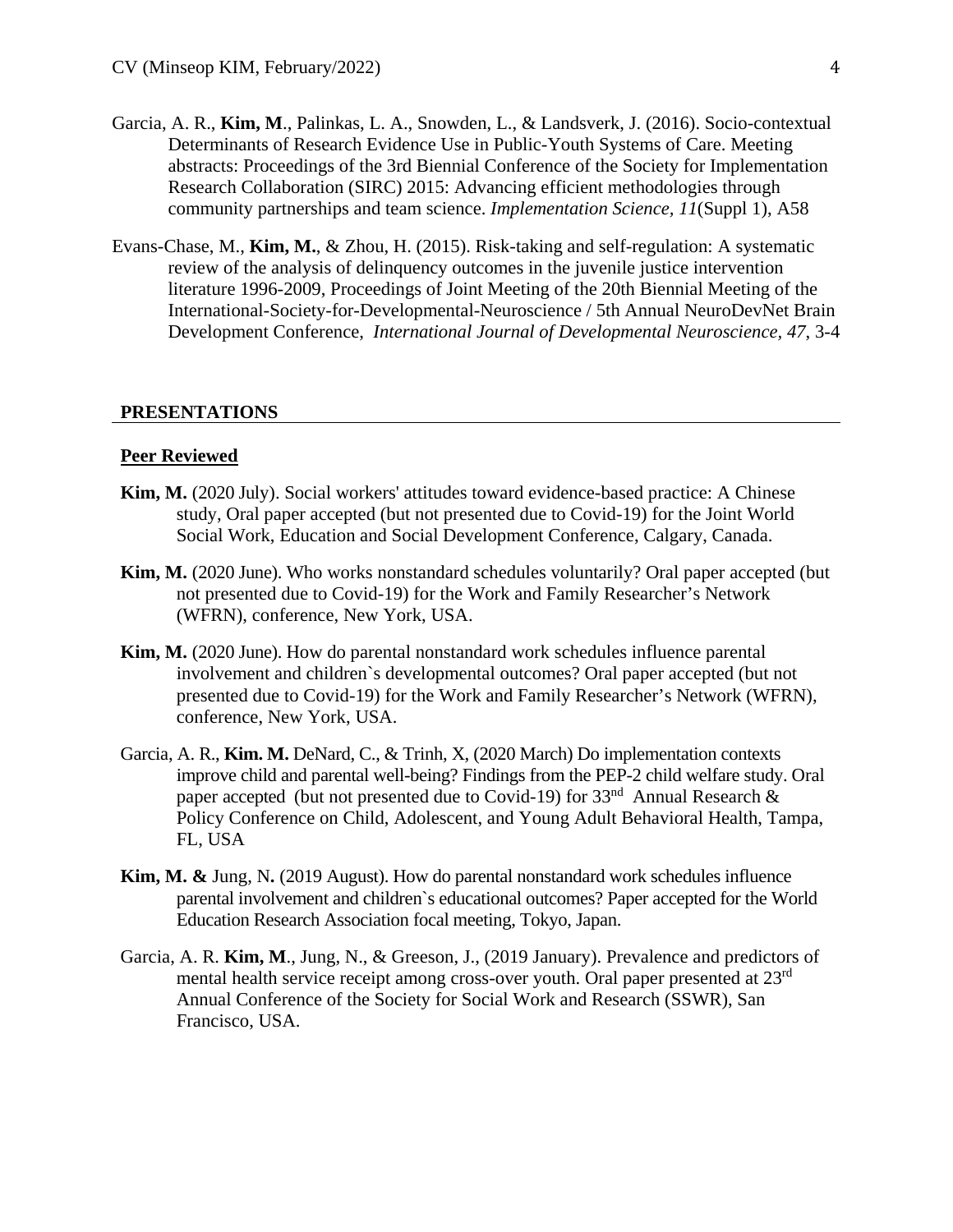- Jung, N. & **Kim, M**. (2019 January). Welfare utilization of immigrants. Poster presented at 23rd Annual Conference of the Society for Social Work and Research (SSWR), San Francisco, CA
- Garcia, A. R. & **Kim, M**., (2019 March). Does mental health service use prevent child welfare and juvenile justice systems involvement? Oral paper presented at 32<sup>nd</sup> Annual Research & Policy Conference on Child, Adolescent, and Young Adult Behavioral Health, Tampa, FL, USA.
- Chan T.T.K., Fung, C.K., Chong C. L.C., So., Y. T., & **Kim, M\***. (2018, September) Construction of self-identity of university students: A case study of Dem Beat in Hong Kong. Poster presented at 2018 European Association for Research on Adolescence (EARA) conference, Ghent, Belgium. \* As a supervisor of the Chung Chi College senior seminar project
- **Kim, M.**, & Jung N. (2018 June). Social workers' attitudes toward evidence-based practice in Hong Kong. Oral paper presented at 2018 Asian Pacific Islander Social Work Educators Association (APISWEA) Conference, Hue, Vietnam.
- **Kim, M.**, Garcia, A. R., Yang, S., & Jung N. (2018 January). Measuring area-socioeconomic disparities in mental health service use among children in the child welfare system. Oral paper presented at 22nd Annual Conference of the Society for Social Work and Research (SSWR), Washington, DC, USA
- **Kim, M**. (2017 September). Parental nonstandard work schedules and school-aged children's well-being. Oral paper presented at the International Society for Quality-of-Life Studies (ISQOLS) Conference, Innsbruck, Austria
- **Kim, M**. (2017 January). Nonstandard work schedules, parental involvement, and children's academic achievement. Poster presented at 21th Annual Conference of the Society for Social Work and Research (SSWR), New Orleans, LA, USA
- Garcia, A.R., Greeson, J.K., **Kim, M**., Thompson, A., & DeNard, C. (2017 January). Do mental health services disrupt the delinquency pipeline among Latino, African American and Caucasian youth in the child welfare system? Oral paper presented at 21th Annual Conference of the Society for Social Work and Research (SSWR), New Orleans, LA, USA
- **Kim, M**. (2016 August). Parental nonstandard work schedules and young children's wellbeing. Oral paper presented at the International Society for Quality-of-Life Studies (ISQOLS) Conference, Seoul, Korea
- **Kim, M**., & Garcia, A. R (2016 January). Measuring mental health service disparities in child welfare. Oral paper presented at 20th Annual Conference of the Society for Social Work and Research (SSWR), Washington, DC, USA.
- Greeson, J.K. Garcia, A.R., **Kim, M**., Thompson, A., & Courtney, M. (2016 January). Development & maintenance of social support among aged out foster youth who received Independent Living Services: Results from the Multi-site Evaluation of Foster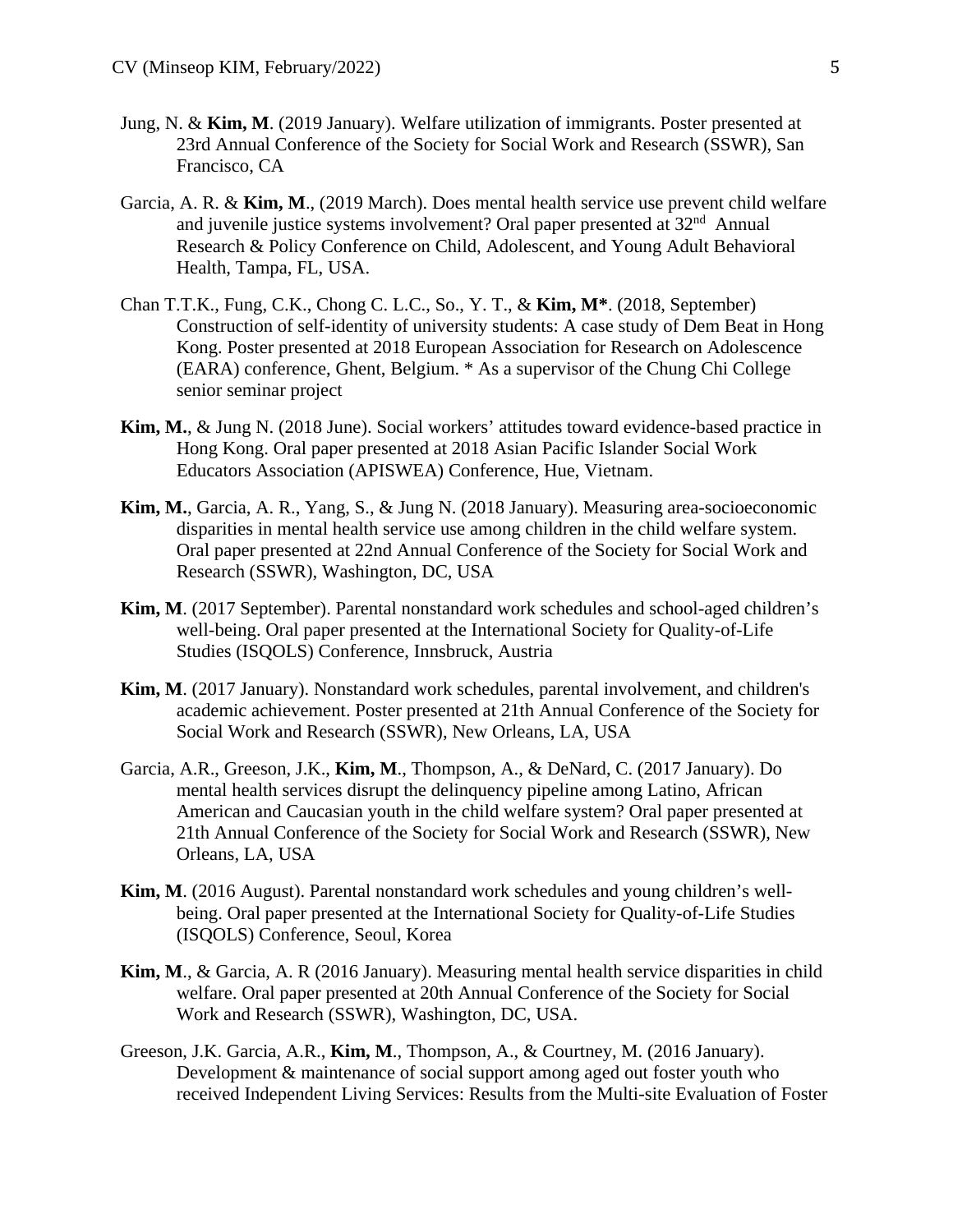Youth Programs. Oral Paper presented at 20th Annual Conference of the Society for Social Work and Research (SSWR), Washington, DC, USA.

- Garcia, A. R., O'Brien, K., **Kim, M**., Pecora, P. J., Harachi, T., & Aisenberg, E. (2015 October). Does agency helpfulness reduce poor mental health outcomes among foster care alumni? Oral paper presented at 2015 Council of Social Work Education (CSWE) Annual Program Meeting, Denver, CO, USA
- Garcia, A.R., **Kim, M.**, Palinkas, L.A., & Snowden, L. (2015 September). Socio-contextual determinants of research evidence use in public-youth systems of care. Oral paper presented at the 3rd Biennial Conference of the Society for Implementation Research Collaboration (SIRC) Conference. Seattle, WA, USA.
- Garcia, A. R., O'Reilly, A. L**.,** Matone, M., **Kim, M.,** Long, J., & Rubin, D. (2015 March). The influence of caregiver depression on children in non-relative foster care versus kinship care placements. Oral paper presented at 28th Annual Research & Policy Conference on Child, Adolescent, and Young Adult Behavioral Health, Tampa, FL, USA.
- Garcia, A. R., **Kim, M**., & DeNard, C. (2015 January). Predictors of service use among African American, Caucasian, and Latino youth referred to the child welfare system. Oral paper presented at 19<sup>th</sup> Annual Conference of the Society for Social Work and Research (SSWR), New Orleans, LA, USA.
- Greeson, J. K. P., Garcia, A. R., **Kim, M.** & Courtney, M. E. (2015 January). Foster youth & social support: The first RCT of independent living services. Oral paper presented at 19<sup>th</sup> Annual Conference of the Society for Social Work and Research (SSWR), New Orleans, LA, USA.
- **Kim, M.** (2014 June). Parental nonstandard work schedules and parent-child interaction. Poster presented at the Work and Family Researcher's Network (WFRN) conference, New York, USA.
- **Kim, M**. & Jung, N. (2014 January). Parental shift works and children's cognitive outcomes: A sibling fixed-effects regression model. Poster accepted at  $18<sup>th</sup>$  Annual Conference of the Society for Social Work and Research (SSWR), San Antonio, TX, USA.
- Jung, N. & **Kim, M**. (2014 January). The effect of immigrant parent's ethnic bonding on their child's self-esteem. Oral paper accepted at 18<sup>th</sup> Annual Conference of the Society for Social Work and Research (SSWR), San Antonio, TX, USA.
- Jung, N. & **Kim, M**. (2013 January). How social capital and human capital influence the job tenure of refugees. Poster presented at  $17<sup>th</sup>$  Annual Conference of the Society for Social Work and Research (SSWR), San Diego, CA, USA.
- Evans-Chase, M., **Kim, M.**, & Zhou, H. (2012 November). Risk and self-regulation: A systematic review of age effects in analyses of delinquency outcomes. Oral paper presented at 68th Annual Meeting of the American Society of Criminology (ASC), Chicago. IL, USA.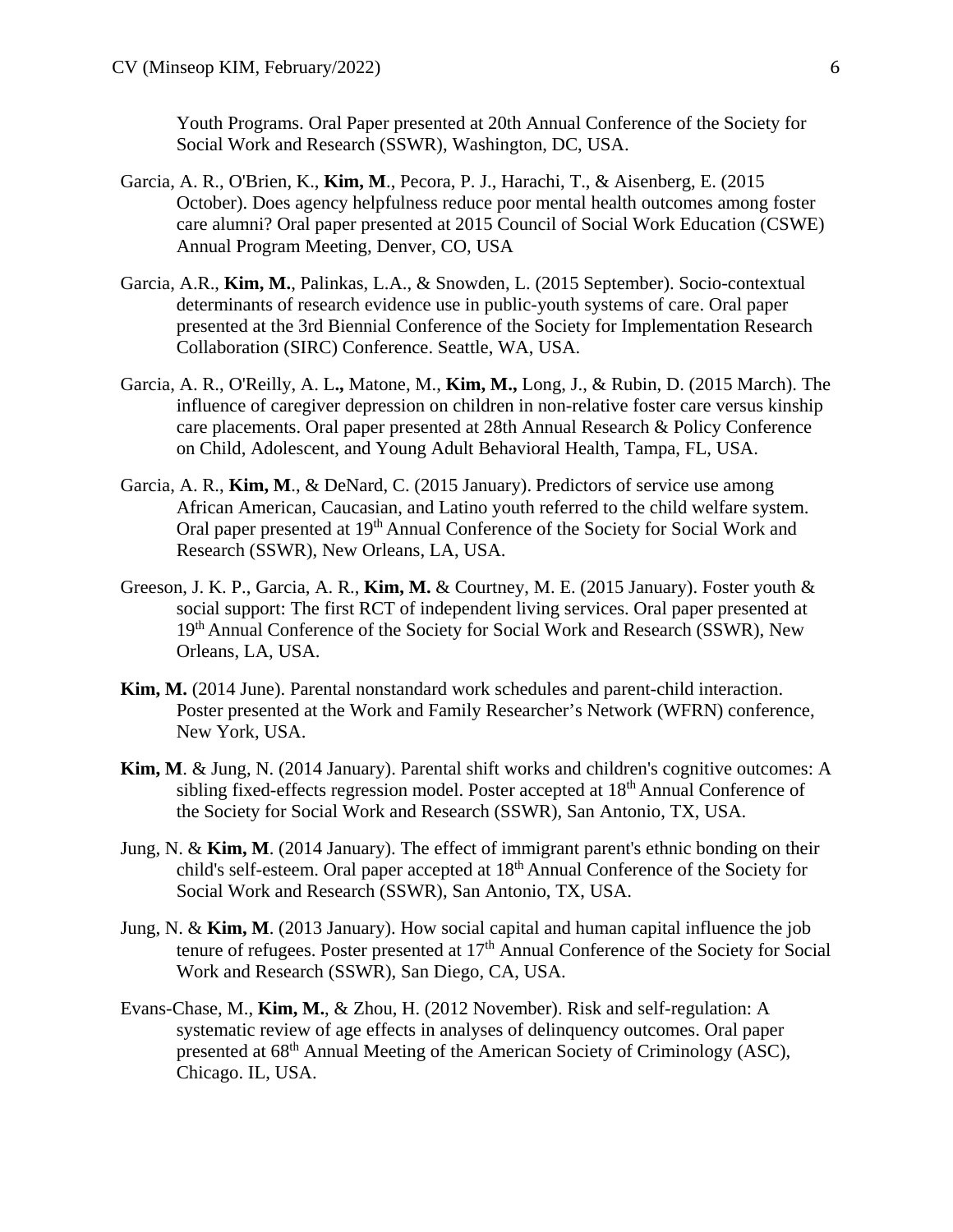- **Kim, M.** (2012 June). Who works nonstandard schedules voluntarily and why?: Is it a familyfriendly option? Oral paper presented at the Inaugural Meeting of the Work and Family Researcher's Network (WFRN), New York, USA.
- **Kim, M.,** Kim, H., & Ali, S. (2012 June). Parental work schedules, parent-child communication, and risk behaviors of adolescents. Poster presented at the Inaugural Meeting of the Work and Family Researcher's Network (WFRN), New York, USA.
- **Kim, M**., Byrne, T., & Jung, N. (2012 January). Family wealth and college attendance: borrowing constraints or scholastic ability? Oral paper presented at 16<sup>th</sup> Annual Conference of the Society for Social Work and Research (SSWR), Washington. DC, USA.
- Evans-Chase, M., & **Kim, M**. (2011 October). Neuropsychosocial development and delinquency: Are we paying attention to the relationship among age, self-regulation, and juvenile justice intervention outcomes? Poster presented at the Office of Juvenile Justice and Delinquency Prevention (OJJDP) 2011 National Conference, National Harbor, MD, USA.
- Visaria, A., **Kim, M**., & Bisgaier, J. (2011 August). Exploring the relationship between women's empowerment and healthcare: A structural equations model. Oral paper presented at 106<sup>th</sup> American Sociological Association (ASA) Annual Meeting, Las Vegas, NV, USA.
- Dixon-Román, E. & **Kim, M.** (2011 August). Assessing wealth: family wealth and SAT performance. Oral paper presented at 106<sup>th</sup> American Sociological Association (ASA) Annual Meeting, Las Vegas, NV, USA
- Visaria, A. & **Kim, M**. (2011 March). Stratified society and segmented schools: The effect on children's learning. Poster presented at Population Association of America (PAA) 2011 Annual Meeting, Washington. DC, USA.
- Dixon-Román, E., Visaria, A., Whren, H., & **Kim, M**. (2010 November). Intergenerational inequality and the educational consequences of health disparities. Poster presented at 138th American Public Health Association (APHA) Annual Meeting, Denver, CO, SA

#### **Invited**

- **Kim, M** (2019 May). Financial literacy and family wellbeing in Hong Kong. Family Welfare Society 70th Anniversary Symposium on Family Wellbeing in a Changing Society, Hong Kong.
- Zhou, H., & **Kim, M.** (2018 October). Financial social work: Research and practice, International Conference on Social Welfare Policy, Practice, Research and Education: Public Engagement and Social Impact, Department of Social Work, CUHK, Hong Kong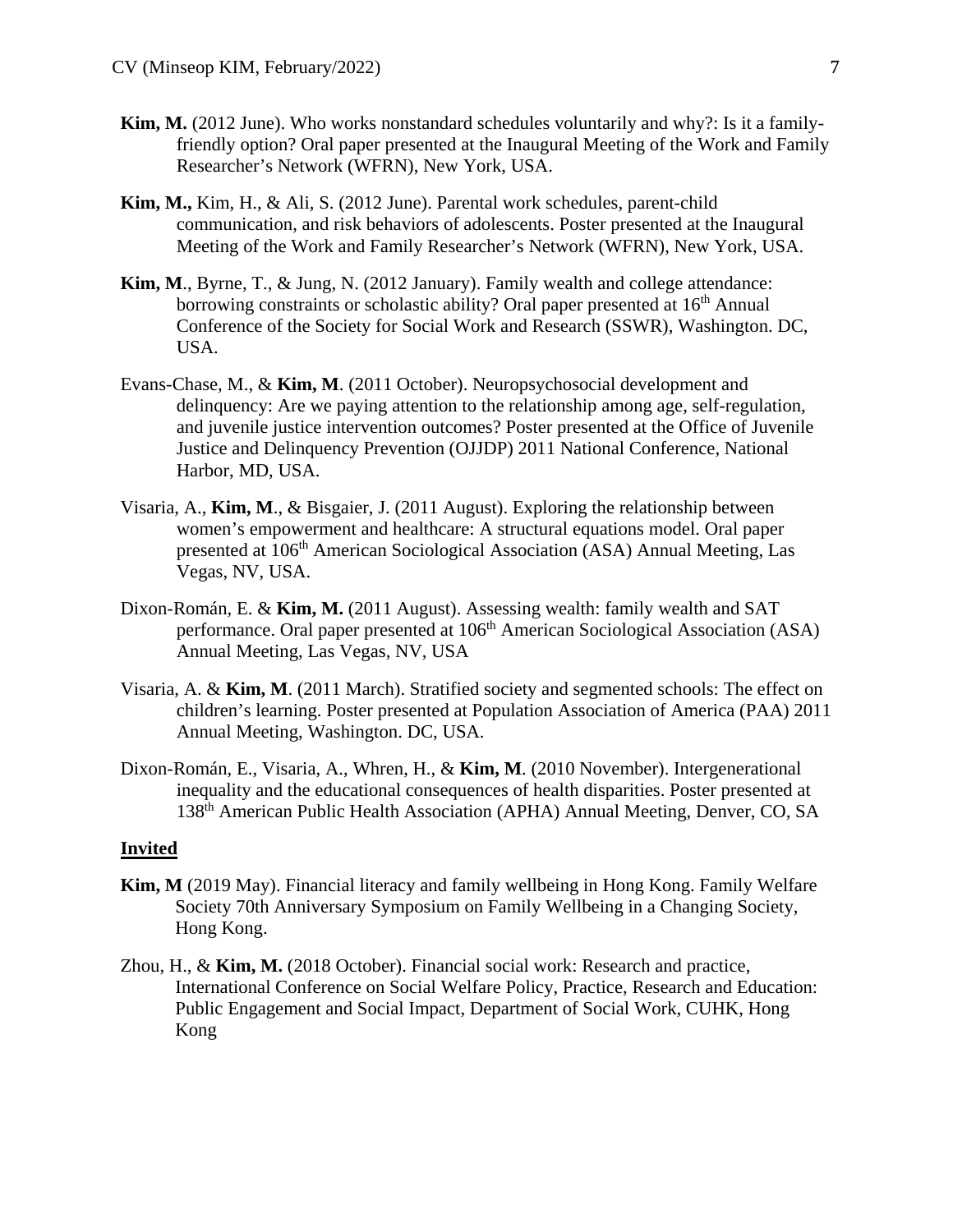- **Kim, M.** (2017 March). Evidence-based practice in Hong Kong: Challenges and promise. (Invited) presentation at 6th Conference on Practice and Research for Social Service Excellence organized by the Hong Kong Council of Social Service. Hong Kong.
- **Kim, M**. (2016 October). NGO's roles in social work and community development in Hong Kong. (Invited) Oral paper presented at Symposium "Community Development in East Asia", Seoul National University, Seoul, Korea.
- Dixon-Román, E. & **Kim, M.** (2011 February). Assessing wealth: family wealth and SAT performance. (Invited) presentation at Inequality and Education Workshop, Department of Sociology, University of Pennsylvania

# **TEACHING EXPERIENCE**

| $2015$ - Present | The Chinese University of Hong Kong<br><b>Program Evaluation</b><br>Research in Social Welfare and Social Work<br>Youth Culture & Youth Work<br>Social Work Research<br>Social Policy Research I<br>Senior seminar                                                             |
|------------------|--------------------------------------------------------------------------------------------------------------------------------------------------------------------------------------------------------------------------------------------------------------------------------|
| $2010 - 2015$    | <b>University of Pennsylvania</b><br>Introduction to Social Work Research (Instructor)<br>Applied Statistics I (Instructor)<br>Applied Linear Modeling (SAS Lab Instructor)<br>Quantitative Reasoning/Social Statistics (SPSS Lab Instructor)<br>Direct Practice Research (TA) |

## **FUNDED RESEARCH GRANTS AND CONTRACTS**

| $2022 -$       | Research Grants Council, University Grants Committee of Hong Kong,<br>General Research Fund (GRF) (HKD \$391,192) (Co-I; PI: Lau, Yi Hung<br>Eva)<br>Project Title: Transition to Parenthood: Testing the Influence of Emotional<br>Regulation on Responsive Parenting through a Moderated Mediation mode |
|----------------|-----------------------------------------------------------------------------------------------------------------------------------------------------------------------------------------------------------------------------------------------------------------------------------------------------------|
| 2021 - Present | Investor and Financial Education Council, IFEC Grant for Research (HKD)<br>$496,440)$ (PI)<br>Project Title: Impacts of Online Shopping on Spending Behaviors among<br>Youth in Digital Age: Roles of Money Disconnect and Family Financial<br>Socialization                                              |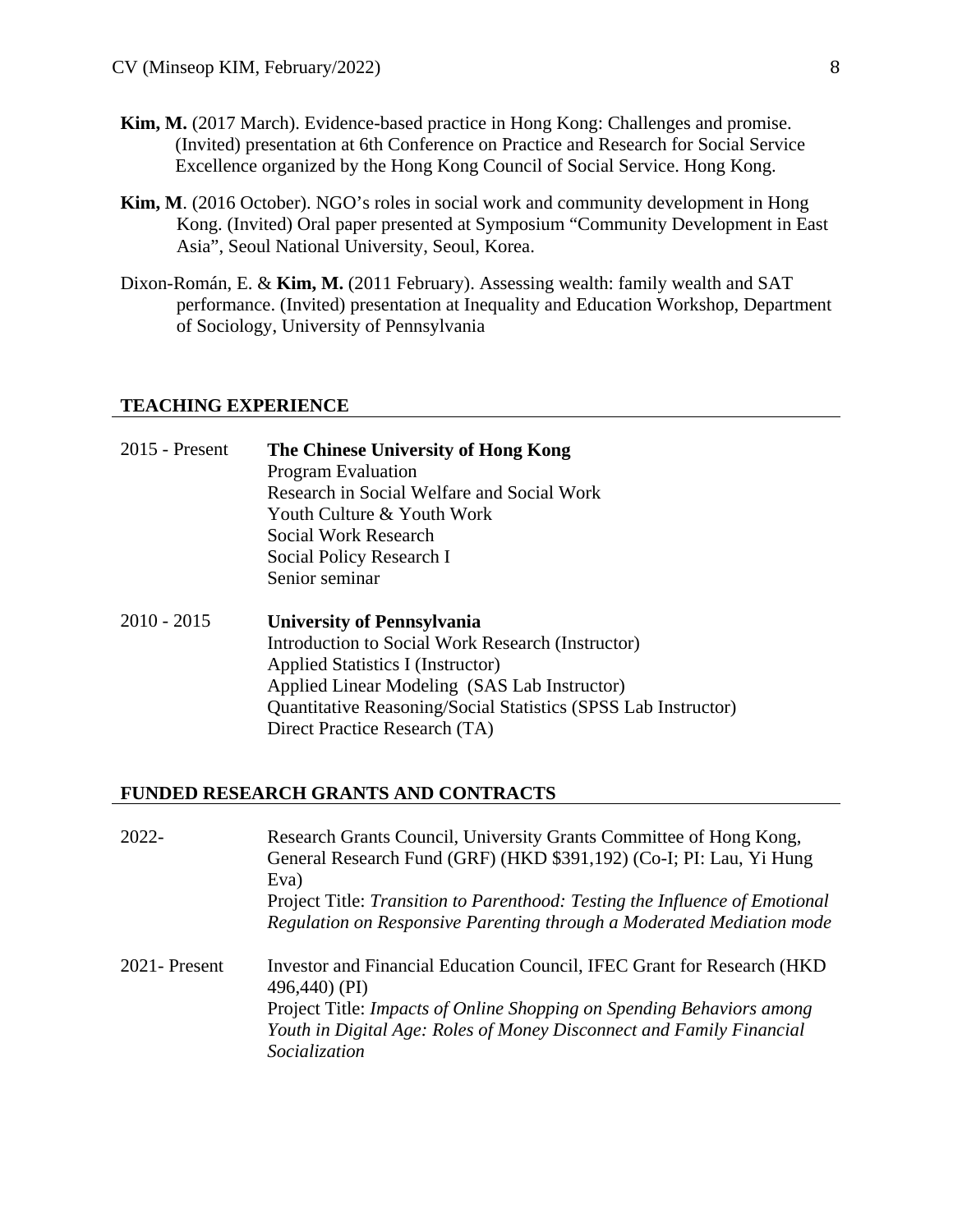# CV (Minseop KIM, February/2022) 9

| 2021-Present  | Research Grants Council, University Grants Committee of Hong Kong,<br>General Research Fund (GRF) (HKD 808,464)<br>Project Title: Protective Informal Social Control of Child Maltreatment,<br>Adolescent Health Behavior, and Empathy (Co-I; PI: Emery, Clifton) |
|---------------|-------------------------------------------------------------------------------------------------------------------------------------------------------------------------------------------------------------------------------------------------------------------|
| 2020-Present  | University Grants Committee of Hong Kong, Research Matching Grant<br>Scheme (RMGS) (HKD 100,002)<br>Project Title: Evaluation of the English Language Training Program for<br>Students from Low-Income Families in Hong Kong (PI)                                 |
| 2020-Present  | Hong Kong Jockey Club Charities Trust (HKD 76,320,000)<br>Project Title: Second Phase of CLAP for Youth@JC (Co-I; PI: Ngai, Sek-<br>yum Steven)                                                                                                                   |
| 2019-Present  | Sprout Foundation (HKD 315,959.50)<br>Project Title: Evaluation of the English Language Training Program for<br>Students from Low-Income Families in Hong Kong (PI)                                                                                               |
| 2019- Present | Hong Kong Jockey Club Charities Trust (HKD 13,320,000)<br>Project Title: Jockey Club MEL Institute Project (Co-I; PI: Ngai, Sek-yum<br>Steven)                                                                                                                    |
| $2018 - 2020$ | Research Grants Council, University Grants Committee of Hong Kong,<br>Early Career Scheme (ECS) (HKD 803,782)<br>Project Title: Parental Nonstandard Work Schedules and Child<br>Development in Hong Kong (PI)                                                    |
| $2017 - 2020$ | Hong Kong Family Welfare Society (HKD 168,852)<br>Project Title: Evaluation Study on the Financial Social Work Training<br>Program in Hong Kong (PI)                                                                                                              |
| $2017 - 2020$ | YMCA of Hong Kong (HKD 293,767.5)<br>Project Title: Mapperthon Community Action (PI)                                                                                                                                                                              |
| $2017 - 2020$ | Hong Kong Family Welfare Society (HKD 248,421)<br>Project Title: Program Evaluation Study on Hong Kong Family Welfare<br>Society's Youth Financial Empowerment Project (PI)                                                                                       |
| $2017 - 2019$ | Hong Kong Red Cross (HKD 486,737.5)<br>Project Title: Urban Crisis and Disaster Risk and Vulnerability Mapping<br>in Hong Kong (Co-PI)                                                                                                                            |
| $2017 - 2018$ | KELY Support Group (HKD 42,720)<br>Project Title: Evaluation on the Rise-up Program (PI)                                                                                                                                                                          |
| $2017 - 2018$ | Hong Kong Organ Transplant Foundation (HKD 33,792)                                                                                                                                                                                                                |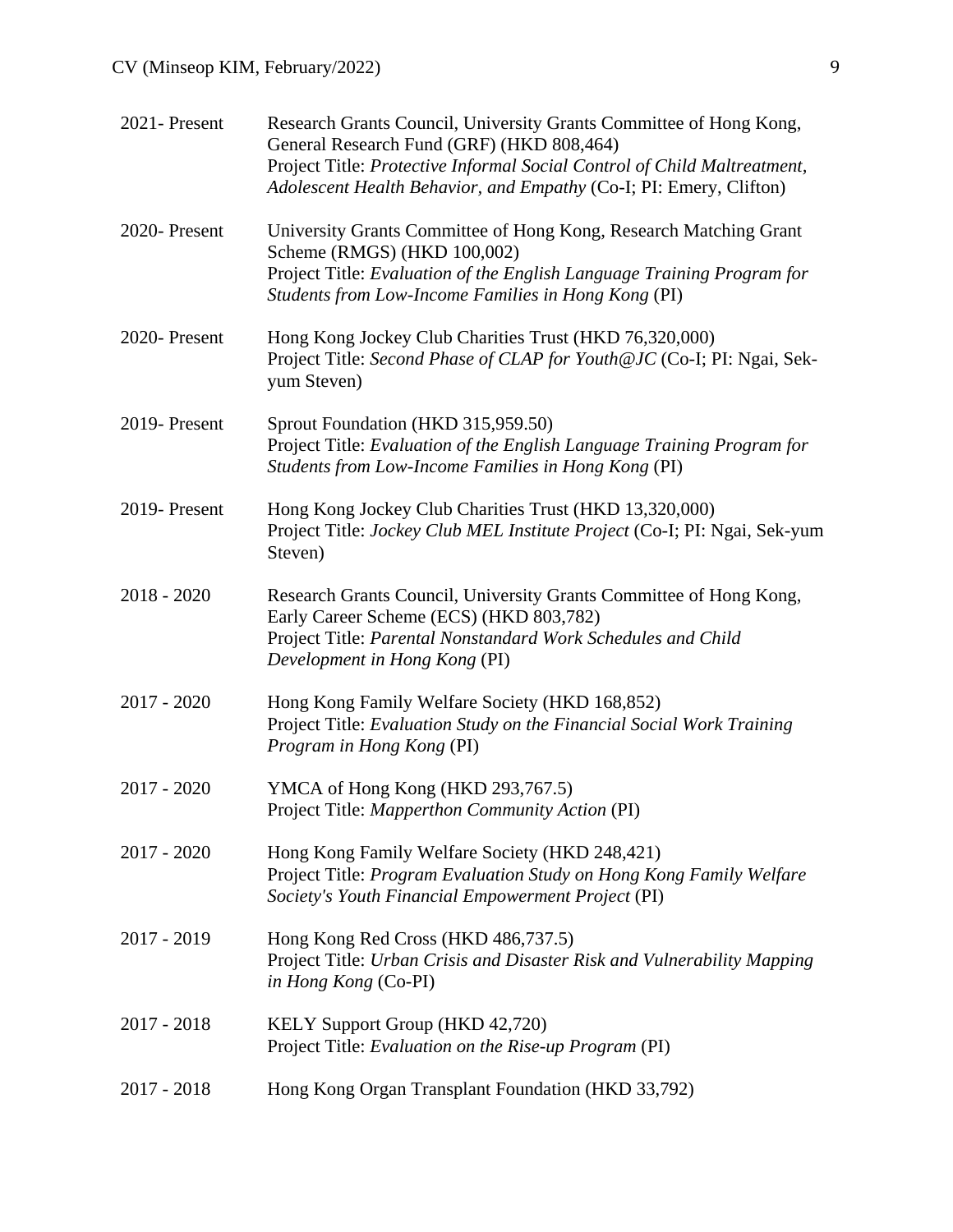|               | Project Title: Evaluation Study on the Hong Kong Organ Transplant<br>Foundation's School General Education Programme (Co-PI)                                              |
|---------------|---------------------------------------------------------------------------------------------------------------------------------------------------------------------------|
| $2017 - 2018$ | The Chinese University of Hong Kong Direct Grant (HKD 42,465)<br>Project Title: Working hours, Parental Involvement, and Children's<br>Academic Achievement in China (PI) |
| $2016 - 2017$ | The Chinese University of Hong Kong Direct Grant (HKD 47,496)<br>Project Title: Evidence-Based Social Work Practice in Hong Kong (PI)                                     |

## **ACADEMIC HONORS AND AWARDS**

| 2020 | Vice-Chancellor's Exemplary Teaching Award 2019, Chinese University<br>of Hong Kong                                                                                                                                                                                                                        |
|------|------------------------------------------------------------------------------------------------------------------------------------------------------------------------------------------------------------------------------------------------------------------------------------------------------------|
| 2020 | Faculty of Social Science Exemplary Teaching Award 2019, Chinese<br>University of Hong Kong                                                                                                                                                                                                                |
| 2013 | Jack Kent Cooke Foundation (JKCF) Dissertation Fellowship (USD<br>25,000)                                                                                                                                                                                                                                  |
| 2012 | The Employment Instability, Family Well-being, and Social Policy<br>Network (EINet) Small Grant Competition Award, School of Social<br>Service Administration, University of Chicago (USD 6,000)<br>Project Title: Nonstandard Work Schedules, Parent Involvement, and<br>Academic Achievement of Children |
| 2011 | University of Pennsylvania, GAPSA-Provost Award for Interdisciplinary<br>Innovation (USD 6,000)<br>Project Title: Parental Work Schedules, Parent-Child Communication, and<br><b>Risk Behaviors of Adolescents</b>                                                                                         |
| 2011 | Chai Doctoral Fellowship (USD 25,000)<br>University of Pennsylvania                                                                                                                                                                                                                                        |

# **MEMBERSHIP IN PROFESSIONAL SOCIETIES**

Society for Social Work and Research (SSWR) International Society for Quality-of-Life Studies (ISQOLS) Korea Association of Social Workers (KASW; with 1<sup>st</sup> degree Social Worker License)

# **(Ad-Hoc) Manuscript Peer Reviewer**

Children and Youth Services Review Child Abuse & Neglect